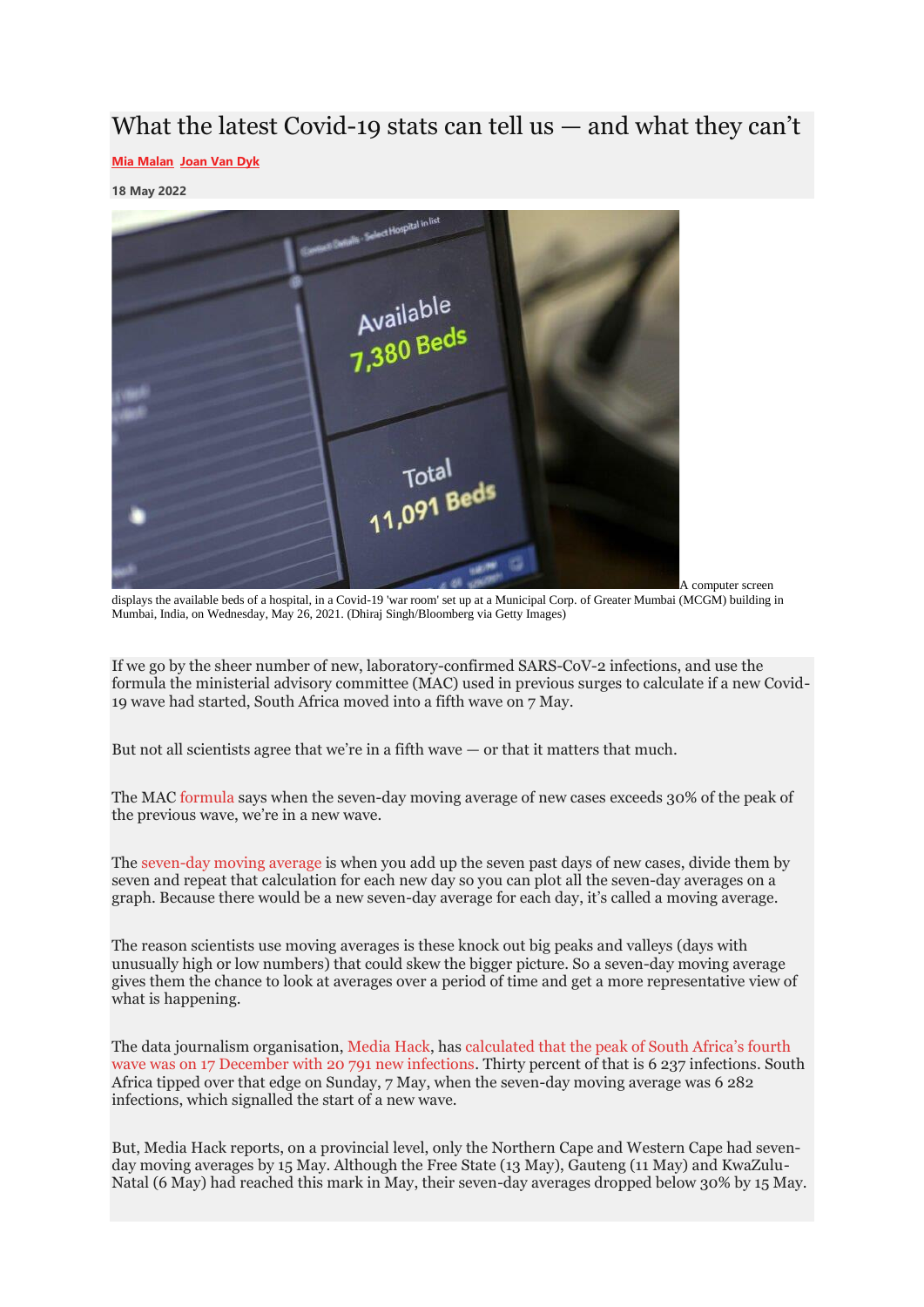Limpopo, Mpumalanga and Northwest have not yet entered their fifth waves.

# **What is driving the current surge?**

The Omicron variant, which drove South Africa's fourth wave, [is also driving the country's current](https://www.nicd.ac.za/omicron-lineages-ba-4-and-ba-5-faq/)  [surge in infections,](https://www.nicd.ac.za/omicron-lineages-ba-4-and-ba-5-faq/) but the present increase is fuelled by different forms of Omicron to that in the fourth wave. During our fourth wave a variant of Omicron known as BA.1 was the main form of the virus circulating in the country. A new form of Omicron, BA.2, then took over and caused a temporary rise in infections when schools opened.

But in mid-January yet another subvariant, BA.4, [was detected in Limpopo,](https://www.nicd.ac.za/omicron-lineages-ba-4-and-ba-5-faq/) and at the end of February, another, BA.5, [in KwaZulu-Natal.](https://www.nicd.ac.za/omicron-lineages-ba-4-and-ba-5-faq/) BA.4 and BA.5 have since been picked up in all provinces and in April more than half of the SARS-CoV-2 test result samples that scientists analysed were BA.4 and BA.5.

Meanwhile there is "tentative promising news" with the BA.4/BA.5-driven [surge](https://twitter.com/hashtag/5thWave?src=hashtag_click) flattening out and showing signs of slowing down, researcher Ridhwaan Suliman reports, with [the average proportion of](https://twitter.com/rid1tweets/status/1525930225359540225)  Covid-[19 tests coming out positive now standing at a "steady 24%".](https://twitter.com/rid1tweets/status/1525930225359540225)

## **The numbers say we're in a fifth wave, but are we?**

The question now, National Institute of Communicable Diseases (NICD) scientists say, is: are the formulas we used to calculate if previous waves had started still relevant and can we trust the results?

The short answer on both accounts, according to the head of the NICD's division of public health surveillance and response, Michelle Groome is: probably not.

First, testing patterns have changed, which makes it hard to reliably compare the current testing data to the testing numbers of previous waves. The [NICD's weekly testing reports show](https://www.nicd.ac.za/diseases-a-z-index/disease-index-covid-19/surveillance-reports/weekly-testing-summary/) that fewer people are going for tests compared with previous waves. "People that have been vaccinated and/or had Covid-19 no longer seem to be going for Covid-19 testing when they get sick. So overall, testing rates are low," says Groome.

Rapid antigen tests, as opposed to PCR tests only, are also now used more widely. Because rapid test results don't need to be analysed in a laboratory, as in the case with PCR tests, health workers who conduct the tests often fail to report the results to the [National Health Laboratory Service.](https://www.nhls.ac.za/) So a smaller proportion of the actual test results are reported with the current surge than in previous waves, when PCR tests were mostly the only available test.

According to the epidemiologist Salim Abdool Karim, fewer people are choosing to test for Covid-19 because they may not realise they're ill. "The vast majority of infections in South Africa are either asymptomatic or mildly symptomatic."

With no new variant  $-$  each previous wave was driven by a new variant  $-$  and because cases during period between the fourth and fifth wave never returned to the low levels we saw between other waves, "we could technically even argue that South Africa is still in the fourth wave", says Groome.

The pace at which new infections, hospital admissions and deaths have been increasing during the current surge is also much slower than the rate at which they increased during the initial Omicron (BA.1) surge.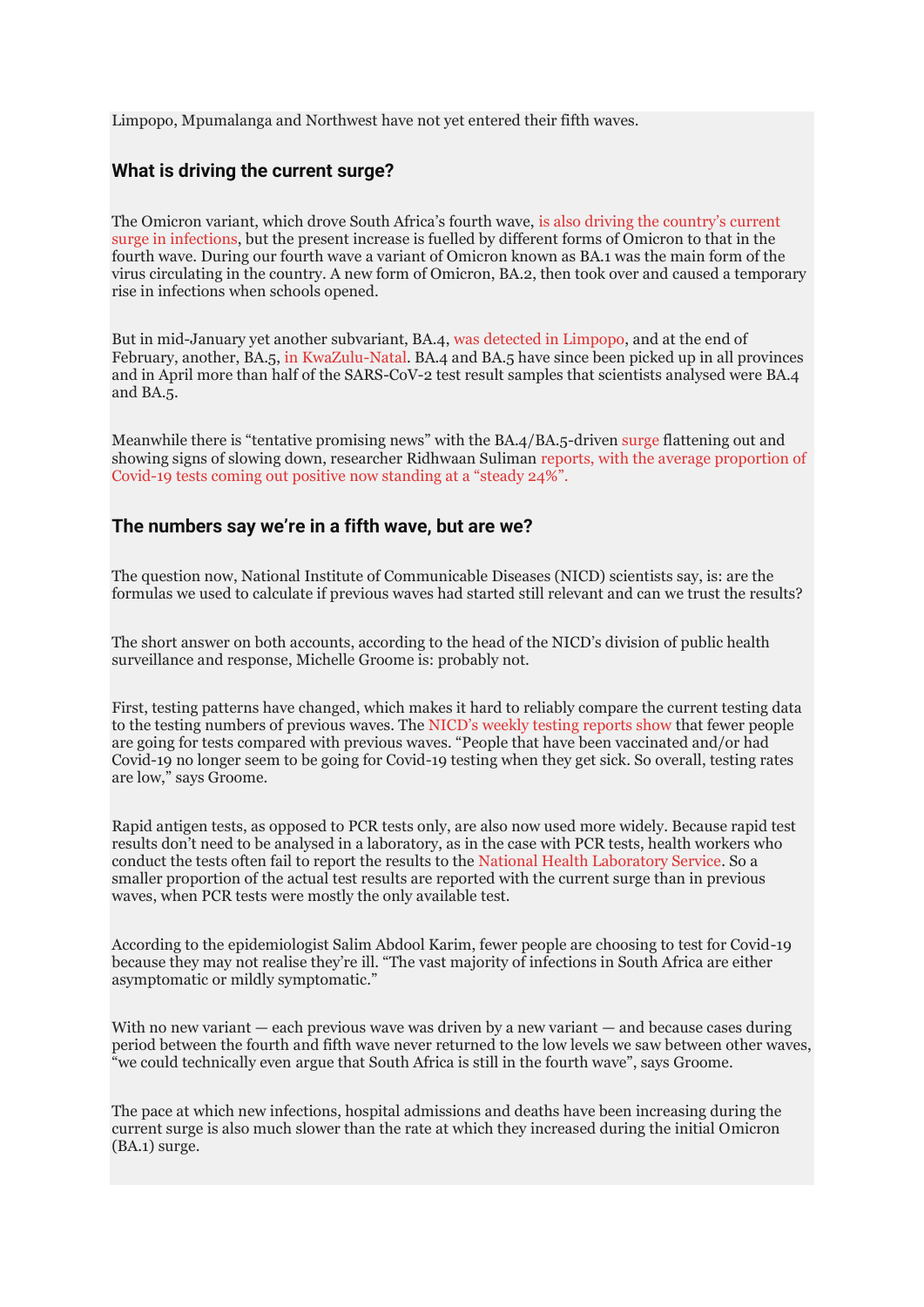# **Which Covid-19 numbers are now meaningful?**

Moreover, says Groome, case numbers have become less meaningful — using them to calculate a wave, even more so. "Severe outcomes like hospitalisations and deaths are better metrics to use now that we have seen the decoupling of cases and severe outcomes."

Decoupling means that a smaller proportion of new cases now fall very ill with Covid-19 or die of the disease than in pre-Omicron waves. A *Nature* study published in April, for example, found people infected with Omicron have a two- [to five-fold lower risk of dying](https://www.nature.com/articles/s41577-022-00720-5) than people infected with the Delta variant. [Studies show](https://www.nature.com/articles/s41577-022-00678-4) this is because of a combination of changes in the SARS-CoV-2 virus that makes Omicron less able to spread to lungs and, most importantly, increased immunity from vaccination and previous infection.

So what we now want to keep track of is whether — and when — new infections will put strain on our health system because of hospital admissions, rather than how many new Covid-19 cases we have. "The purpose of calculating the beginning and end of previous waves with case numbers was to adjust public health measures [lockdown policies such as curfews, liquor sales bans and the closing down of schools] accordingly," says Groome. "But increases in cases alone will no longer lead to public health interventions, so we now need to redefine what we consider to be a wave and how we act on that information."

## **If Covid-19 now kills smaller proportions of infected people, why still bother with**  *it?*

*Some people argue, what's the point of trying to prevent new infections if everyone's going to get infected anyway? They say, let's let the virus spread and* do little or nothing about it.

But 9 557 [people in South Africa](https://bhekisisa.org/resources/2020-09-21-mapping-a-virus-tracking-the-spread-of-south-africas-covid-19-outbreak/) died of Covid-19 between 1 January 2022 and 15 May (almost all cases were Omicron infections) — and these are only the reported cases. The South African Medical Research Council (SAMRC) estimates that at least [85%](http://samj.org.za/index.php/samj/article/view/13304/9880) of excess deaths in the country can also be attributed to Covid.

[Excess deaths](https://www.samrc.ac.za/media-release/merits-and-benefits-studying-excess-deaths) is a figure that tells researchers how many more people died in a certain period of time than what was expected.

Since the start of 2022, the SAMRC and University of Cape Town researchers [tallied an extra](https://www.samrc.ac.za/sites/default/files/files/2022-01-12/weekly8Jan2022.pdf) 22 823 deaths.

The researchers estimate that 85% of excess deaths could be Covid-19-related, so the true death count for 2022 is probably more than triple the official figures of 32 380.

Compare this to other respiratory infections such as the flu. According to the NICD, flu kills between [6](https://www.nicd.ac.za/influenza-season-approaching/)  [000 and 11 000 people a year.](https://www.nicd.ac.za/influenza-season-approaching/) Covid-19 caused [62 258 reported deaths in 2021](https://bhekisisa.org/resources/2020-09-21-mapping-a-virus-tracking-the-spread-of-south-africas-covid-19-outbreak/) — more than five times higher than flu deaths (when using the upper range of flu casualties). Say flu only causes 6 000 deaths in a year, Covid-19 deaths are still 10 times more.

[New Covid-19 treatments](https://bhekisisa.org/article/2022-01-28-a-few-pills-a-day-could-keep-severe-covid-away-what-you-need-to-know-about-two-new-treatments/) are becoming available to lower the chance of severe disease and death in infected people. But these treatments are expensive and, for now, mostly only available in highincome countries. In the absence of these Covid-19 treatments, the best ways to reduce your risk of falling very ill with Covid-19 is to either not get infected or to develop immunity from getting vaccinated, naturally infected, or both.